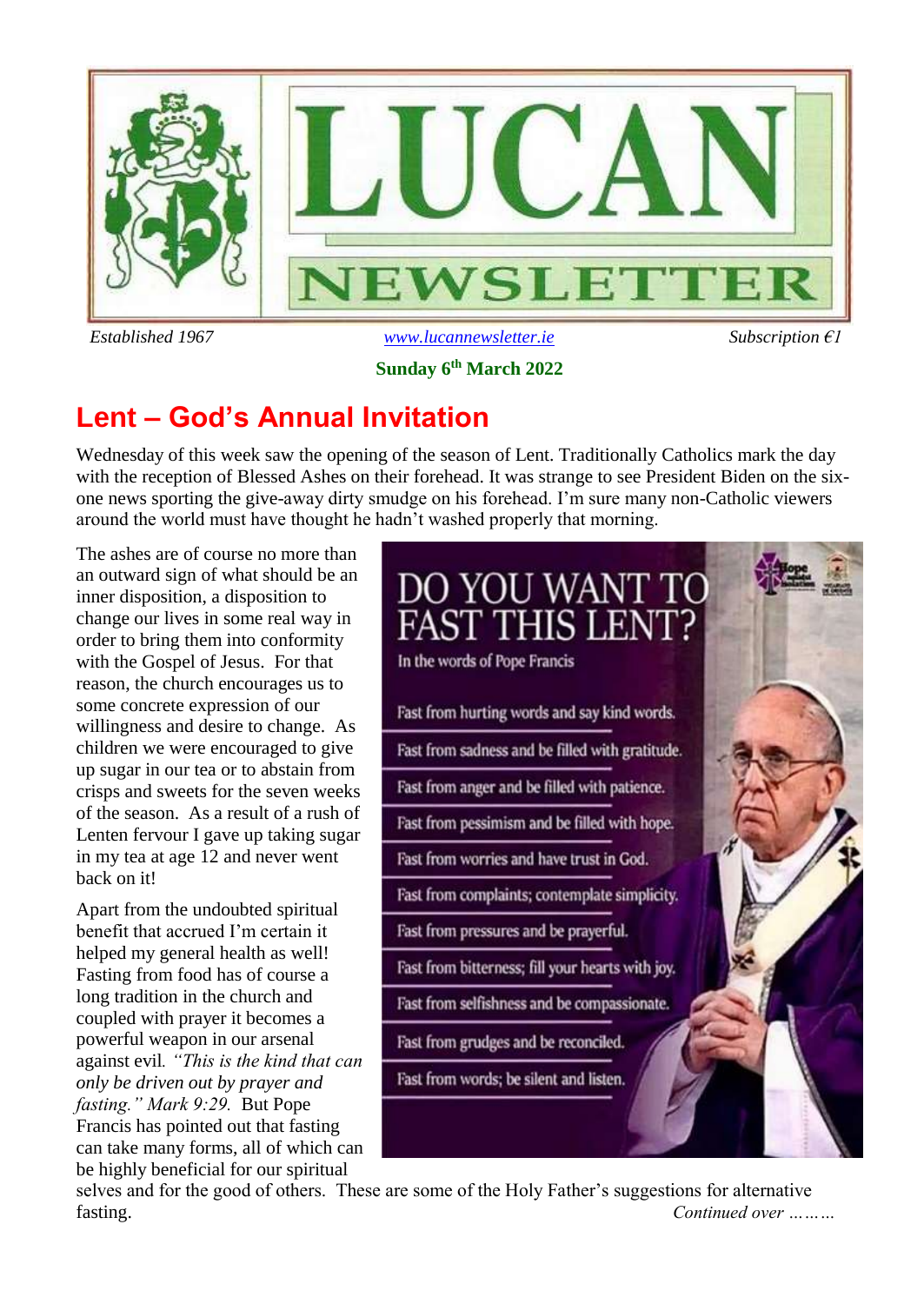### **Lent** *cont'd.*

Each one of his suggestions will have that dual effect of making us better human beings, reflecting Christ-like attitudes and helping to create a more supportive, loving and caring environment in our homes, neighbourhood, country, and ultimately in our world.

Real spirituality should overflow in that way – it should have a transformative effect not just for each of us personally but for society as a whole. A purely private spirituality devoid of any overflow to others will do little to further the mission of the church.

So look closely at the suggestions of Pope Francis, and pick one or two that you might put into practice, you might just find that a conscious effort can effect real change! Happy Lent!

*Philip Curran St. Mary's Lucan*

### **Lucan Citizens Information Centre From 1 January 2022, our telephone number is 0818 07 5090**[. www.citizensinformation.ie](http://www.citizensinformation.ie/)

\_\_\_\_\_\_\_\_\_\_\_\_\_\_\_\_\_\_\_\_\_\_\_\_\_\_\_\_

**COVID-19** has changed the service we offer to the public. Our drop-in service is not currently available, but we are taking phone calls, answering emails, and providing a call back service.



**Call us on 0818 07 5090**, leave a message with your name and number and an Information Officer will return your call within 2 working days, or you can email your query to us at [lucan@citinfo.ie](mailto:lucan@citinfo.ie) and someone will reply.

**Citizens Information Phone Service (CIPS)** 0818 07 4000 operates on Monday to Friday 9 am to 8 pm.

**MABS** – the Money Advice and Budgeting Service is the State's money advice service, guiding people through dealing with problem debt for over 20 years.

MABS Clondalkin phone 0818 07 2270

#### **Renewing your Free Travel Pass**

Lost or damaged Free Travel pass or PSC There are currently 2 types of Free Travel Pass - a paper Free Travel Pass and a Public Services Card with Free Travel (with F-T written in the top lefthand corner). Paper passes are no longer being issued so if you need a replacement for a lost or damaged paper pass you must undergo SAFE registration and get a Public Services Card.

If your Public Services Card Free Travel is lost, stolen or damaged, you should telephone 0818 837 000 to request a replacement card.

*Where to apply for Free Travel*

**Free Travel Section Social Welfare Services** College Road, Sligo, Ireland **Tel:** (071) 915 7100 or 0818 200 400 **Homepage:** 

[https://www.gov.ie/en/service/9bba61-free-travel](https://www.gov.ie/en/service/9bba61-free-travel-scheme/)[scheme/](https://www.gov.ie/en/service/9bba61-free-travel-scheme/) **Email:** [freetravelqueries@welfare.ie](mailto:freetravelqueries@welfare.ie)

#### **Renewing your Public Services Card**

Public Services Cards issued up to November 2018 are valid for 7 years. Public Service Cards issued after November 2018 are valid for 10 years.

Public Services Cards that were urgently renewed during the COVID-19 public health emergency may only be valid for 3 years.

You can renew your card by attending a PSC registration centre. You can also renew your PSC online.

Where to apply for a Public Services Card Department of Social Protection customers may be invited to attend for Public Services Card registration.

You can also contact your Intreo Centre to arrange an appointment. You can get a list of Public Service Card registration centres on gov.ie

**Client Identity Services Department of Social Protection**

Shannon Lodge, Carrick-on-Shannon, Co. Leitrim, N41 KD81 **Tel:** (071) 967 2616 or 0818 927 999

**Homepage:** 

[https://www.gov.ie/en/publication/fd52ab-public](https://www.gov.ie/en/publication/fd52ab-public-services-card/)[services-card/](https://www.gov.ie/en/publication/fd52ab-public-services-card/) **Email:** [CIS@welfare.ie](mailto:CIS@welfare.ie)

### **Lucan ICA**

*Tues 8th March:* **Craft Morning** as usual 10am to 12.30pm, in the Coffee Dock, Parish Centre. Come along and enjoy the chat, cup of tea and get some work done on your various projects. We are all here to help one another.

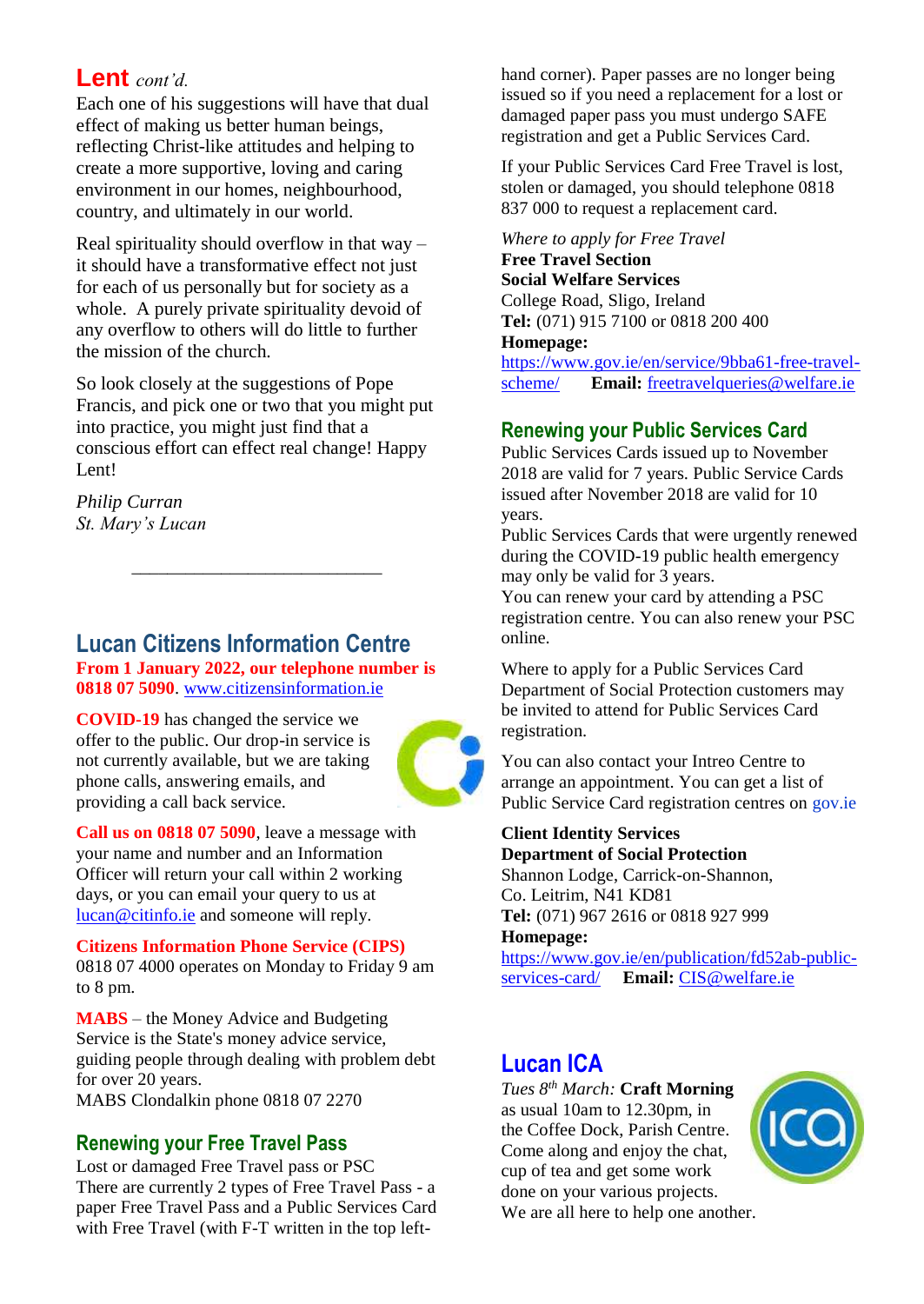### **LARA –**

### **Lucan Active Retirement Association**

We meet from 11.30 am to 2.30 pm on Thursdays at St Andrew's Church Hall in Main St., Lucan. Free parking is available.

LARA meetings start with some exercises and

then we play bowls, Scrabble and cards and light refreshments are served at 1.15 pm approx. We look forward to welcoming new members. So come on down!



A group of our members are going on a Spring break to the Ballymascanlon House Hotel in Dundalk on Monday 7th March next and while there will visit Carlingford and the Ulster Transport Museum. Transport by bus to and from the hotel and for all outings is included.

While the wearing of face coverings is no longer mandatory since Monday 28th Feb. 2022 please wear one if you feel safer doing so.

### **Esker Active Retirement Association**

*Hi everyone,* 

Again this week we had forty-four members all playing bowls, cards, scrabble and having the craic.

Can I just say to everyone; it is so important to keep your mind active and your body as we age. By playing these card games, scrabble and doing the activities we have here in the club, we have to use our brain and our bodies. All these things help against all forms of Dementia /Alzheimer's Disease so make sure when you retire, that you join a club to keep the brain active.

Next week we are doing our Chaerobics which we all really love, this involves using our bodies and our brains at the same time while we sing along to the music.



Still more people joining our club each week and we don't close the door to anyone. Just drop into the club any Wednesday afternoon. We are looking for more men to join our club as we want a good mix, so all you men out there who are retired, please think about it.

We are in St Andrew's Church Hall just down from Stagg Cycles which is a blue & yellow building. There's parking in the grounds of the Church and also a bus stop outside the Church gates.

*Marian Egan (Club Secretary) 0861269043*

### **Lucan Drama**

Lucan Drama is back in action. Our forthcoming production 'The Playboy of the Western World' by



J. M. Synge, has been cast and the talented actors have already started to rehearse in the Spa Hotel.

The production will take place in the same venue late May - definite dates to be decided in the near future.

Good luck to all involved and enjoy the process of bringing a fabulous, energetic and colourful script to life on stage under the direction of Donal Downes.

Lucan Drama sympathises with Gerry Colgan and family, County Bar, on the recent death of Dolores Colgan. Dolores enjoyed live theatre and was a great supporter of Lucan Drama. May Dolores Rest in Peace.

**For any further information** on our group contact: Jack 0860666626; Donal 0879658838; Bernie 0864015794.



### **Lucan Planning Council**

LPC have made a part 8 submission regarding Lucan Village in which we objected to the streetscape and changes to the village green, and have strongly objected to the removal of parking spaces. We proposed two-way traffic at Methodist Church, and more extensive development at the Weir to include a workable cycleway route that does not use the Main St., and additional seating and a pedestrian bridge-way to access the village green from the shops. We asked that no Cllrs vote take place on the part8 until full consultation takes place on the village as a whole. We called for more public parking in the village and have identified practical suggestions. Through traffic avoiding the toll is a significant factor in Lucan which has been ignored by the part 8 SDCC proposals. We had considerable doorstep support, and thank everyone who engaged.

LPC are delighted with the rejection of the 20 storey apartments on the Foxhunter site by ABP. LPC was strongly opposed.

*Caitríona McClean, Secretary. Ph: 086 3898327*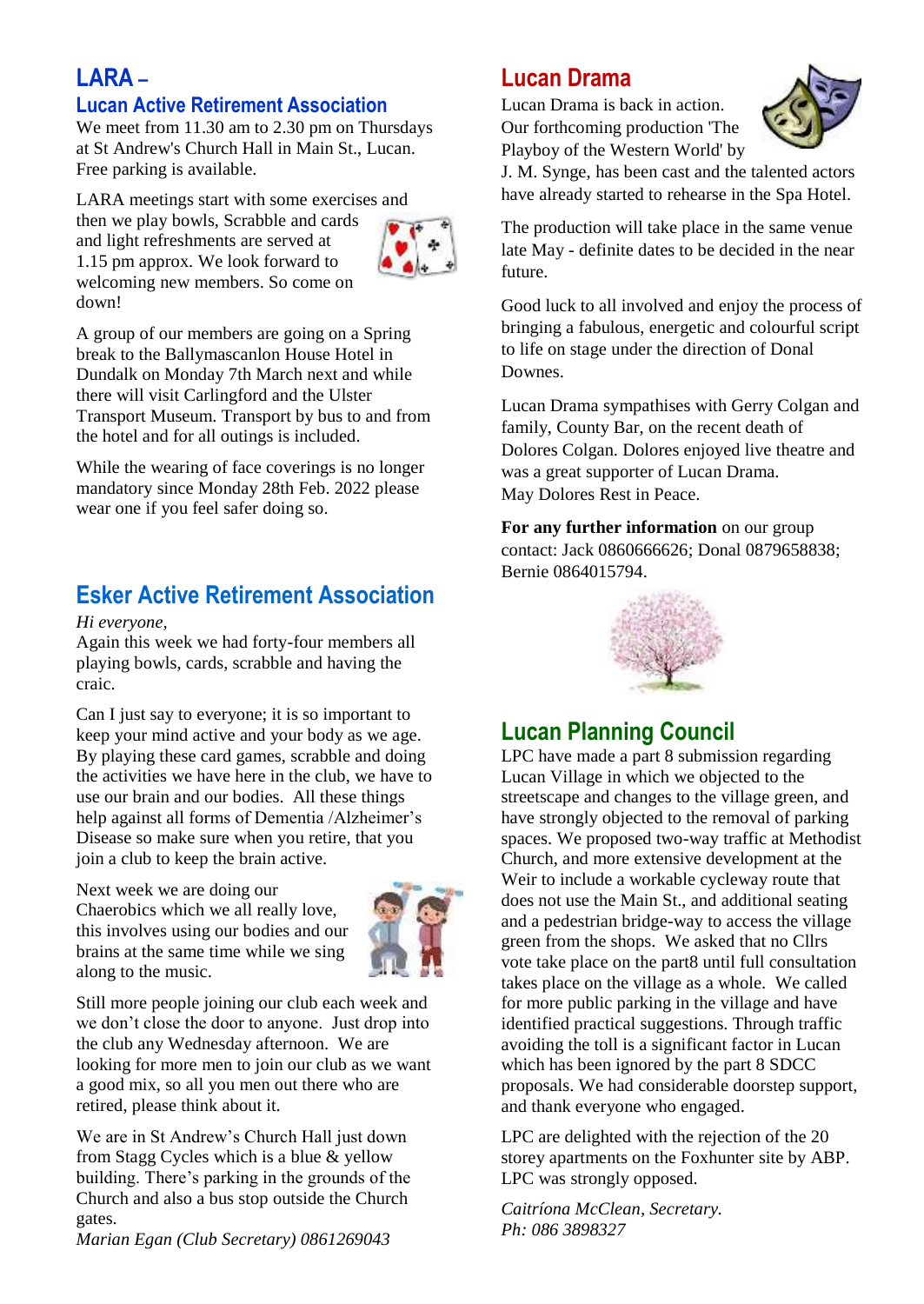## **Parish Notes**

#### **St Mary's, Lucan**  [www.lucanparish.com](http://www.lucanparish.com/)



**Sunday Mass Times:** Saturday Vigil: 6.30pm Sunday: 9am, 10.30am, 12 noon and 7pm.

**Weekday Masses:** Monday to Saturday 10am **No Evening Mass during Lent.**

**Although the Government's recommendation is that masks are no longer mandatory, we would recommend the continued use of same.**

**Masses will continue to be live-streamed on [www.lucanparish.com](http://www.lucanparish.com/)**

**Holy Hour:** There will be a Holy Hour every Sunday from **4pm to 5pm** to pray for the success of the Synod in Rome in 2023.

**Christian Meditation:** Mediation every Tuesday at **7.30pm** in the Bungalow. *All welcome, Sr Geraldine.*

**Bethany Bereavement Support Group:**

**Mondays at 10.45am** and **Thursdays at 8pm** in the Bungalow. We are available to listen to or just be there for anyone who is feeling lonely or lost following the death of a loved one. *Sr Geraldine.* 

**Confessions – Nuns' Chapel:** After Saturday Morning 10am Mass and Saturday Evening 6.30pm Mass.

**St. Mary's Readers' Roster March:** The roster for readers at the Saturday vigil and Sunday masses for the month of March 2022 has been sent to all readers by email. If any reader has not received it a copy is available for inspection in the sacristy.

**Baptisms:** Dates are bookable on line up to the end of **June 2022**. If you need to cancel a booking contact: [secretary@lucanparish.com](mailto:secretary@lucanparish.com?subject=Cancellation%20of%20Baptism%20Booking&body=Dear%20Secretary%2C%0AI%20wish%20to%20cancel%20the%20booking%20made%20for%20baby%3A%0Aon%20date%3A%0AThank%20You)

#### **Pray the Novena of Grace**

in St Mary's, **March 4th to 12th** Weekdays 10am and Sunday 12 noon Preacher Fr John Walsh O.P.

**Visits to the housebound:** If you are housebound you can call Deirdre at the parish office (01 621 7041) we will be happy to call on a monthly basis.

**St Vincent De Paul – St Mary's Conference** The March collection will take place at all Masses **THIS** weekend **Saturday/ Sunday 5 th / 6th March.** *Many thanks for your generosity.*

### **Praying with Scripture**

Praying with Scripture will now take place in The Bungalow from this coming

**Monday March 7 th at 7.30pm.** (masks optional)

**Zoom meetings** will continue on a temporary basis for those uncomfortable meeting in bungalow. Meetings will take place on **Wednesday at 7.30pm.**



Now that the restrictions of the pandemic have been eased, we are anxious to revive the Ministry of Altar Servers in St. Mary's.

Girls and Boys who have received their First Holy Communion can join. The commitment is to serve at one week-end Mass and on special occasions like Easter and Christmas. A full training will be given by Mrs Dee Gillen who looks after the servers.

Those interested should phone Dee on 086 816 9522



**Deepest Sympathy** to the wife, family and friends of *Don Dardis,* Beech Grove and to the family and friends of *Joyce Richardson*, Hermitage Road. *May they rest in peace.*

### **Lucan Presbyterian Church**

Join **Women World Day of Prayer Service 2022**

RTE will transmit this Service on Sunday 6<sup>th</sup> March at 11am

### **St. Andrew's Church of Ireland**

**St Andrew's, Lucan: Sunday** 10am. **Wednesday:**10am **St Mary's, Leixlip: Sunday:**11.30am. **Tuesday:** 10am **Services** are available on our parish Facebook pages:

[St. Andrew's Church,](https://www.facebook.com/standrewslucan/) Lucan or [St Mary's](https://www.facebook.com/stmarysleixlip/)  [Church, Leixlip](https://www.facebook.com/stmarysleixlip/)

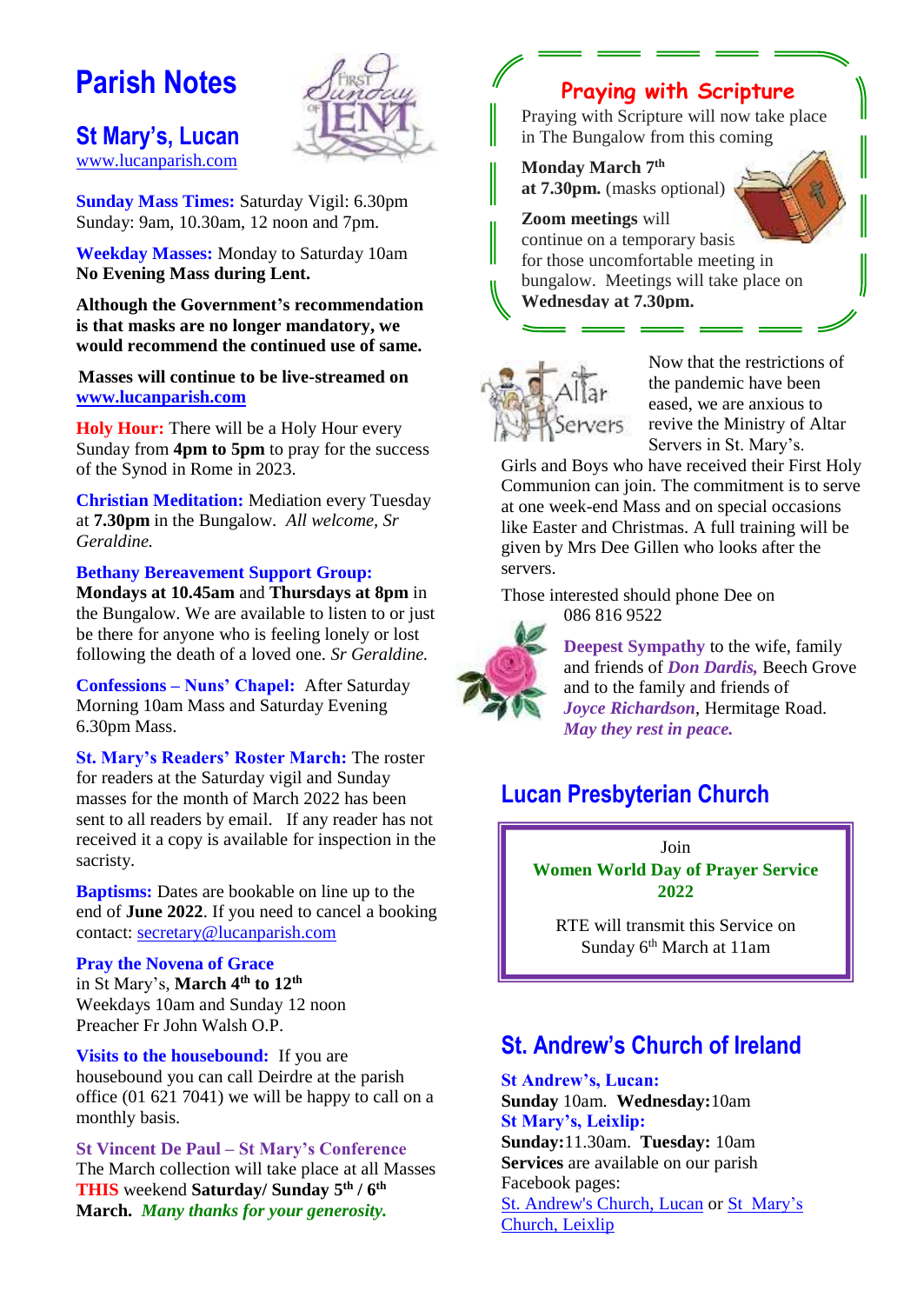### **Divine Mercy, Lucan South**

[www.lucansouthparish.net](http://www.lucansouthparish.net/)

**Sunday Mass Times:** Saturday Vigil 6:30pm, Sunday 10:15am and 12:15pm

**Weekday Masses:** Mon.-Fri.9:15am. Sat.10am

**Although the Government's recommendation is that masks are no longer mandatory, we would recommend the continued use of same.**

#### **All Masses will be livestreamed on [www.lucansouthparish.net](http://www.lucansouthparish.net/)**

Adoration and Holy Hour:

Monday: 7.30pm Thursday: 7pm Friday: 2-3pm



#### Visitation team for Holy Communion:

Pastoral care of the Sick is provided for all who suffer in any way in our communities. When a person becomes ill, receives a serious diagnosis or because of frailty is no longer able to attend Mass, our Ministers facilitate visitation of the sick at home or in a care setting when this is requested by families and permitted by public health authorities.

Please contact the Parish Office to arrange a visit.

**Join Divine Bloom on Saturday after the 10am Mass.**

### **St. Patrick's Esker/ Dodsboro/Adamstown**

[www.stpatrickslucan.ie](http://www.stpatrickslucan.ie/)

#### **Sunday Masses:**

Vigil Saturday 7pm, Sunday: 9am, 10.30am and 12 noon.

**The 10.30am Family Mass** is aimed at younger parishioners and their families; it is an accessible liturgy for children and enables them to participate more fully in the Sunday Mass.

#### **Weekday Masses:**

Monday to Friday at 10am.

**All Masses continue to be livestreamed at stpatrickslucan.ie**

**Although the Government's recommendation is that masks are no longer mandatory, we would recommend the continued use of same.**

### **Alpha for everyone**

"Alpha is a way which leads people to Jesus, the real Jesus, the living Jesus." Fr Raniero Cantalamessa, Preacher to the Papal Household, has said. Bayside Alpha invites you to take part in a 12-week Zoom course exploring the basics of Christian faith in a friendly, open and welcoming environment where you can share with other people. The course is for an hour each week and starts on Wednesday the  $9<sup>th</sup>$  of March at 7.30pm.

To find out more or register your interest email Paul at [alphabayside@gmail.com](mailto:alphabayside@gmail.com)



**Anam Cara South Dublin**, the organisation that supports bereaved parents, is holding

its monthly Parent Evening for bereaved parents on **Monday 14th March at 7:30pm** in the Maldron Hotel, Whitestown Way, Tallaght. This event is free and open to all bereaved parents regardless of the age your child died, the circumstances of their death, or whether their death was recent or not.



#### **ALONE is looking for volunteers to make support calls to older people.**

"ALONE supports older people to age at home, combatting loneliness and isolation. Would you like to volunteer from the comfort of your own home? We are seeking volunteers to make Support & Befriending calls to older people.

Please visit our website at [www.alone.ie](http://www.alone.ie/) or call our National Support and Referral line on 0818 222 024 to find out more about volunteering with ALONE."

### **Mother and Toddler Group**

St Mary's Parish Centre **Every Thursday**  From 10.30am to 12 noon.



**All welcome**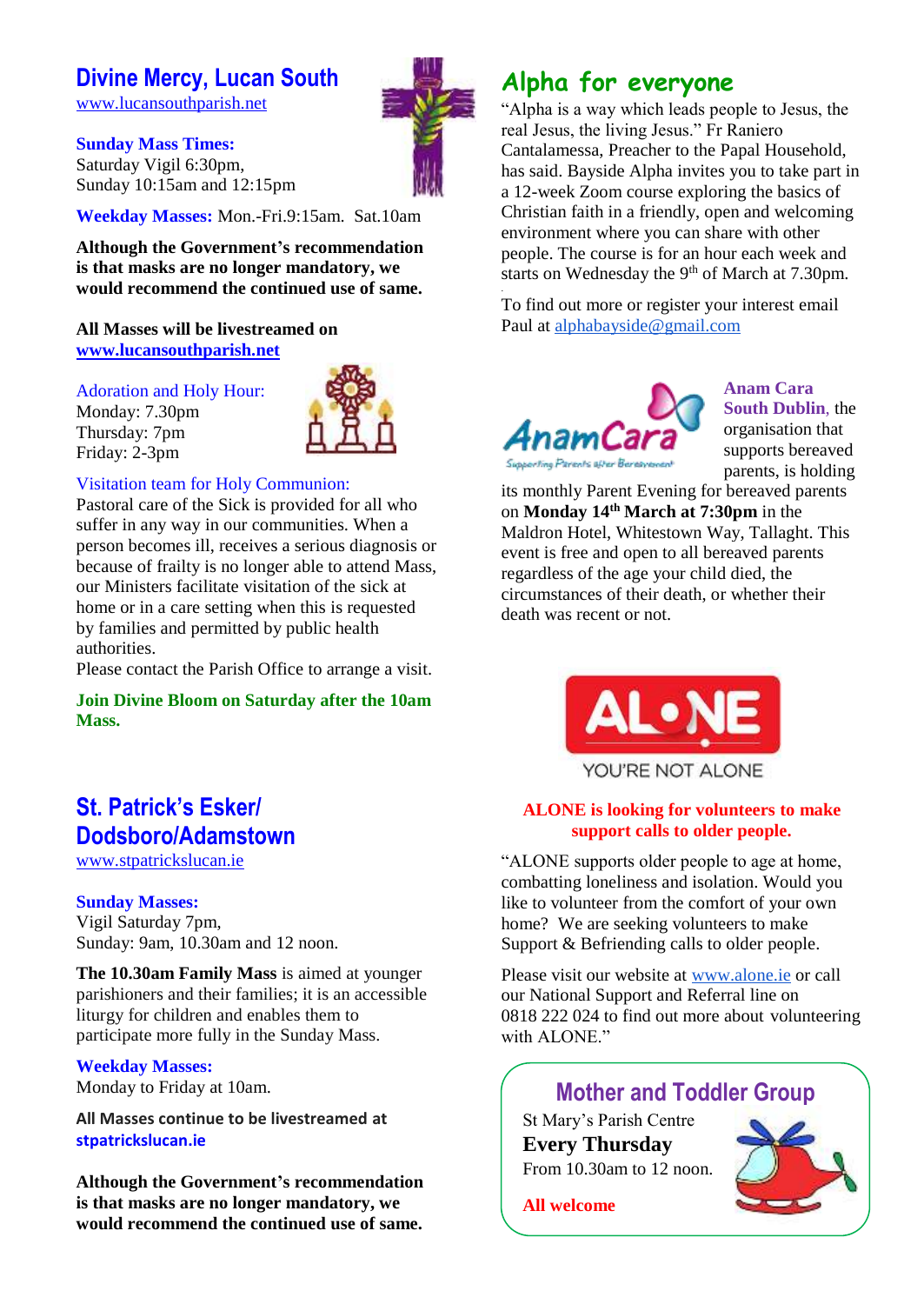## *Anniversaries*

#### **CAREY (ORLA) 23 rd Anniversary – 8 th March Forever young.**

Much loved daughter and sister, Orla. You are missed beyond words. Late of Beech Park. Orla, there are times I get so lonely And shed a silent tear Then I hear you softly whisper Don't worry Mam I'm here I tell you how much I miss you, Orla With every passing day Again you whisper to me Mam, I am never far away Wrap your arms around her Lord And give Orla a great big hug For she was someone special Because she had so much love. Loving you and missing you so much sweetheart. Love you forever. Look after your little brothers for me until we meet again.

*Dad, Mam, Danny, brothers and sisters xxx*



### **DOHERTY (JASON)**

**1 st Anniversary**

In loving memory of Jason whose first anniversary occurs at this time. "We little knew that day

God was going to call your name In life we loved you dearly In death we do the same. It broke our hearts to lose you You did not go alone For part of us went with you The day God called you home You left us beautiful memories Your love is still our guide And although we cannot see you You are always at our side. Our family chain is broken And nothing seems the same But as God calls us one by one The chain will link again. "



*Sadly missed and always remembered by your loving family*

### **FARMER (KEN)**

**27th Anniversary**

Late of Sarsfield Park. Remembering our Dad. *Miss you always, sons and daughters and grandchildren*

### **MORRIS (WILLIAM ARTHUR)**

**9 th Anniversary – 4 th March Dad,** 

Your memories are such lovely ways Of bringing back our yesterdays Deep in our hearts your memory is kept To love and cherish And never forget. *Deeply loved and sadly missed by your daughter Jean and son-in-law Desie, sons, Billy, Harry, Joe and Jerry*

#### **MORRIS (WILLIAM ARTHUR) 9 th Anniversary – 4 th March Granda Bill,**

Nine years have passed Since you went away But you're thought about Each and every day The grandfather we loved With all our hearts Fond memories that will never part. *Loved and missed every day by your grandchildren Karen Lisa and Kevin, great grandchildren, Laurajane, Nikki, Daniel, Kelsie and Craig x*

#### **FOX (MARY)**

### **10th Anniversary – 23rd February**

Late of Church Street, Kells. **Mother,**

To my mother who was kind and strong Your wise words they were never wrong Your hearty laugh that could fill a room When you were around There was never gloom. *Love and miss you every day Ma, your loving son Desmond and daughter-in-law Jean*

#### **Nanny Fox (Mary/Foxy)**

Ten years ago on this sad day You closed your eyes and went away But all the laughs we'd along the way Help us to get through each new day. *Love always, your grandchildren Karen, Lisa and Kevin, great grandchildren Laurajane, Daniel, Craig, Nikki and Kelsie*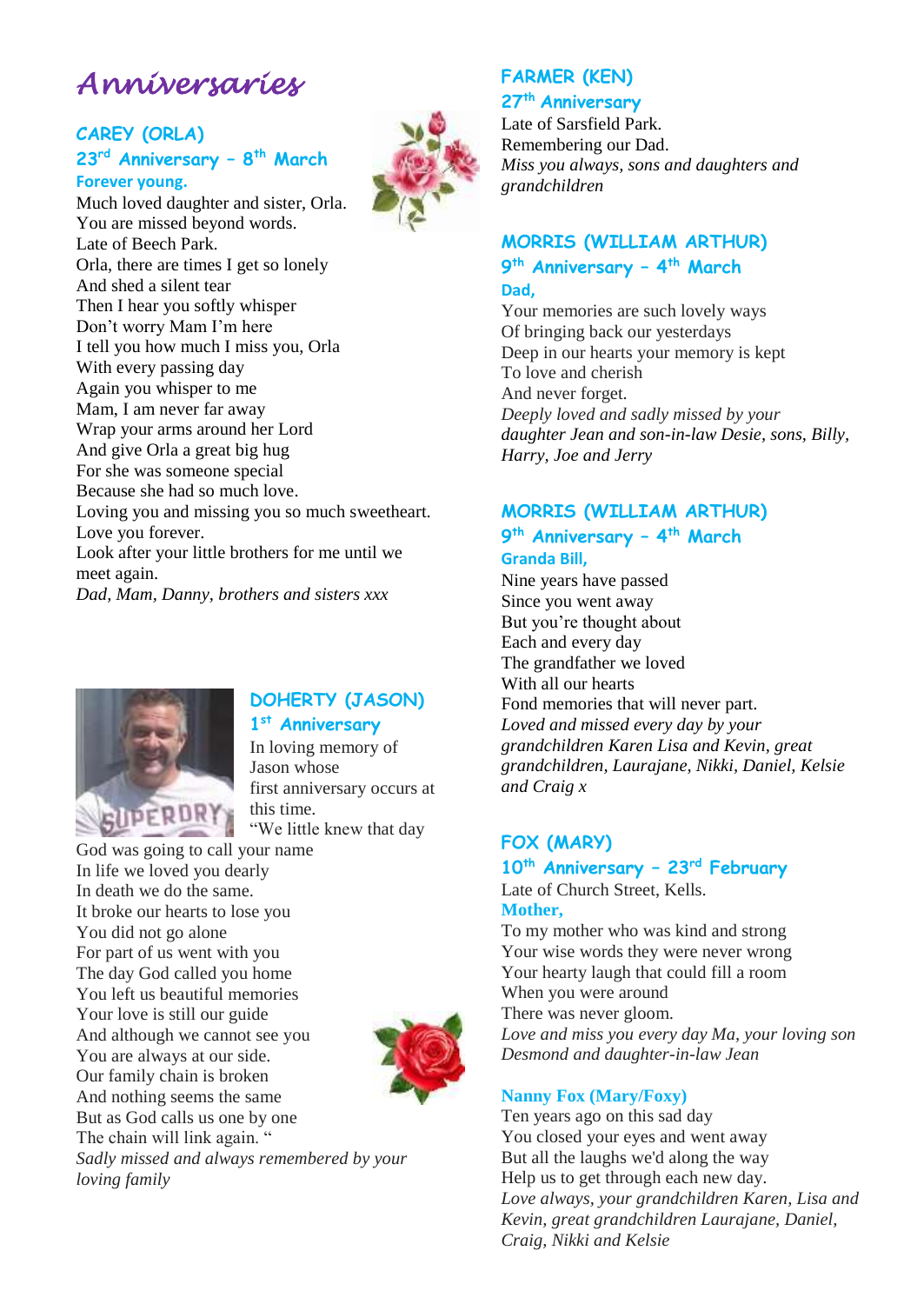## *Acknowledgement*

#### **CAREY (SHANE & ALAN)**

Mary and Dan, Shane and Alan's Mam and Stepdad, would like to thank the people of Lucan and surrounding areas from the bottom of our broken hearts for all their love and kindness they showed to us during and after the passing of our much loved sons, Shane and Alan. No words can thank you all enough. You all took us under your wings 50 years ago on 24<sup>th</sup> November 2021 when we came to Lucan and we thank you also for that. Also thanks for all your prayers, cards, phone calls and flowers, not forgetting Kenny's and SuperValu for the lovely food which was nonstop from SuperValu – thank you.

To Fr. Philip Curran, Sr. Geraldine, Eileen and all the Funeral Team. Your kindness and all your prayers both in Ballydowd and the Church, we thank you so much.

Thank you to Nikola for the beautiful voice and songs. Shane's daughter Keishea did him proud with her beautiful singing, just like her Dad was. Nicole for her reading and all that took part in the Funeral Mass. I thank you all so much. To all my neighbours, old and new, Beech Park, Woodview Heights, Airlie Heights, thank you.

To my daughter Edel for doing everything and organizing the Mass and everything since. Thank you. To Bridget, Jimmy, Jean, Tracey for all you did and are still doing for us. To the Cummins, Callaghan, Carey and Rogers families thank you for your support and all you are still doing for me. You are my rock. My nieces Sheila and Patricia.

I am sorry if I am leaving anyone out but it's impossible to thank everyone individually, not forgetting Cunningham's.

The Holy Sacrifice of the Mass will be offered for you all.

*Mary, Dan, Jemma and Shane's girls*

### **Big Book Meeting** of **Alcoholics Anonymous**

**Every Saturday Night St Patrick's Church, Esker, 7pm to 8.30pm**

Any enquires Contact Colette 086 0272002



#### **Contacts: Community / Schools/ Local History**  [marylucannewsletter@gmail.com](mailto:marylucannewsletter@gmail.com)

**Sport / Politics** [roselucannewsletter@gmail.com](mailto:roselucannewsletter@gmail.com)

**Parish Notes / Fund Raising** [annalucannewsletter@gmail.com](mailto:annalucannewsletter@gmail.com)

**Anniversaries etc. / Advertising Queries**  [catherinelucannewsletter@gmail.com](mailto:catherinelucannewsletter@gmail.com)

**Reports and Ads. etc** may also be left at the usual addresses: St. Mary's Parish Centre Or 3 Hillcrest Walk, Lucan.



**Remember 10pm, Wednesday night is the weekly deadline.** 



### **Pilgrimages**

### **Medjugorje 2022**

*11 Nights - 7 th May*, Dublin to Split 18<sup>th</sup> May, Split to Dublin. €795.00

*8 Nights - 10th May*, Dublin to Split 18<sup>th</sup> May, Split to Dublin. €745.00

*6 Nights - 19th October*, Dublin to Mostar  $25<sup>th</sup>$  October, Split to Dublin.  $\epsilon$ 685.00



*8 Nights - 19th Oct* Dublin to Mostar 27<sup>th</sup> October, Split to Dublin. €745.00

#### **Fatima**

*5 Nights – 7 th September*, Dublin to Lisbon 12<sup>th</sup> September, Lisbon to Dublin

*Book early to avoid disappointment. Pat 087 223 8911*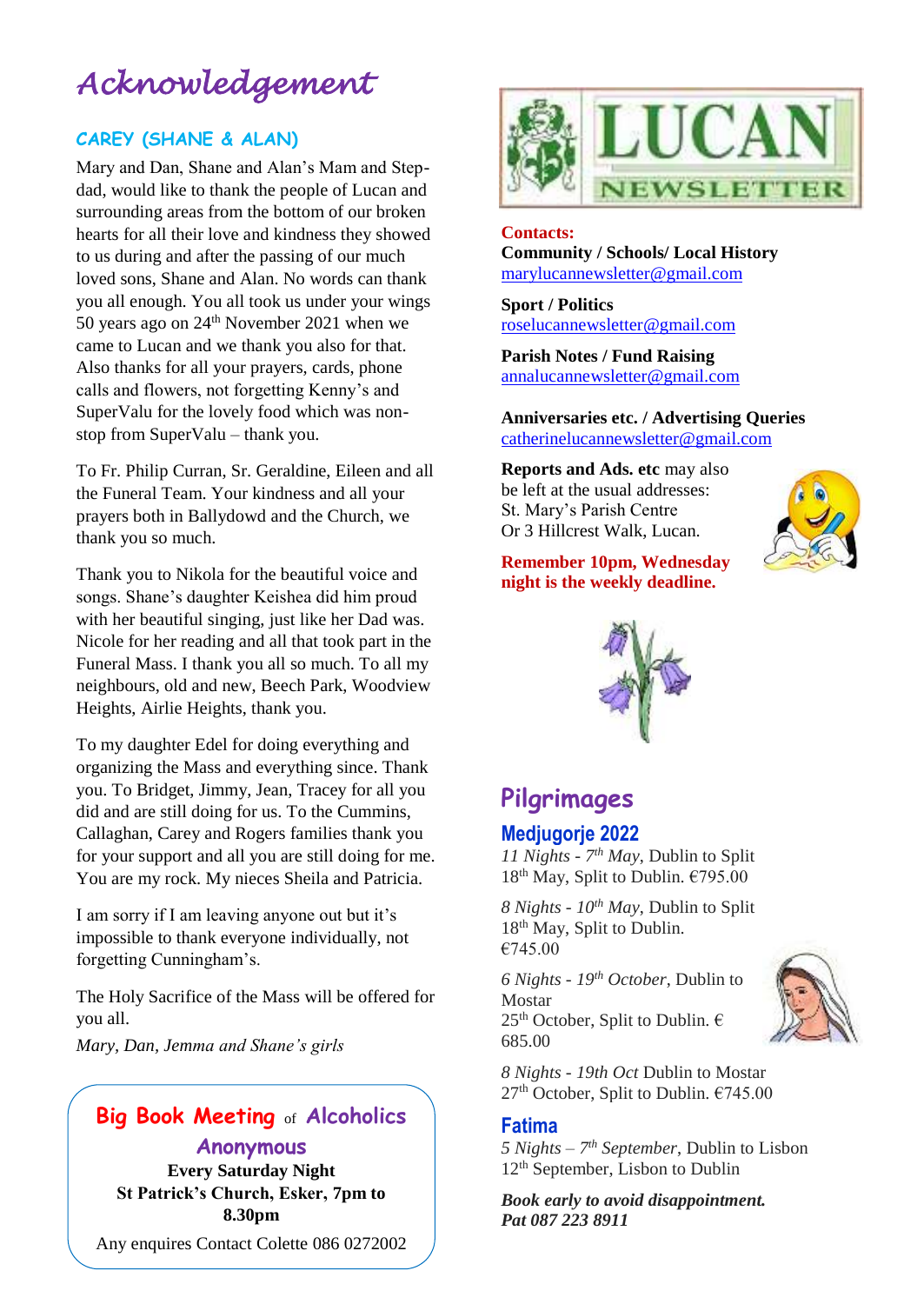

**Spring is sprung….**

Tuesday 1<sup>st</sup> of March ushered the Meteorological Spring in, with a glorious day of sunshine, and we believe there's more to come very shortly.



**On Monday, traffic came to a standstill** all over Lucan, when a hay lorry overturned at the N4 Dodsboro junction, shortly before 7am.

Thankfully no one was hurt, but it made us realise how we are hemmed in for hours on end when something like this happens. People were late for work, teachers and pupils were late for school; no doubt appointments were missed, and perhaps even planes at Dublin Airport.

It took its toll on Lucan Village too as heavy trucks came through, all trying to find a way around the scene – the smell of fumes in the village was something which we have not experienced for quite a long time in Lucan.

#### **Spring in Lucan Demesne**

Say '*Hello*' to this fellow the next time you visit Lucan Demesne – this Jacob Sheep and his friends share the space with the Highland Cattle and all get on very well together.



### **Don't throw the baby out with the bath water**



*15th century wood engraving*

Don't throw the baby out with the bath water. A saying that originated in Germany in 1512 Something good is eliminated when trying To get rid of something that is undesirable.

A local council decides to make the village pretty, by

Removing its most useful asset, a village car park. An attempt to solve a problem, by making it worse.

Obeying the law of unintended consequences.

When the bureaucrat ship of state, sails in the Wrong direction, they are reluctant to tilt the tiller.

The consequences of their misguided actions are Borne by the people who use the village services.

When the out- of- town big shops are constructed They are also provided with very large car parking

Without this facility, few could do their shopping What's sauce for the goose is sauce for the gander.

Maybe bureaucrats prefer giant the Goliath to David.

Size is more important than people's quality of life.

Little people should stand mute and salute their Betters, who decide what's really good for them.

*Liam Murray 02/02/2021*

**"Looking at Covid in the rear mirror"** was a headline in one of last week's newspapers – we certainly hope so! It will take getting use to again going into shops without masks, but all in our own time.

\_\_\_\_\_\_\_\_\_\_\_\_\_\_\_\_\_\_\_\_\_\_\_\_\_\_\_\_

**Covid** is the last thing on the minds of people in Ukraine at the moment. God help them all. Groups and individuals all over Ireland have been great in organising collections, and general fundraising for these unfortunate people. We expect we'll be welcoming many Ukrainians here very shortly.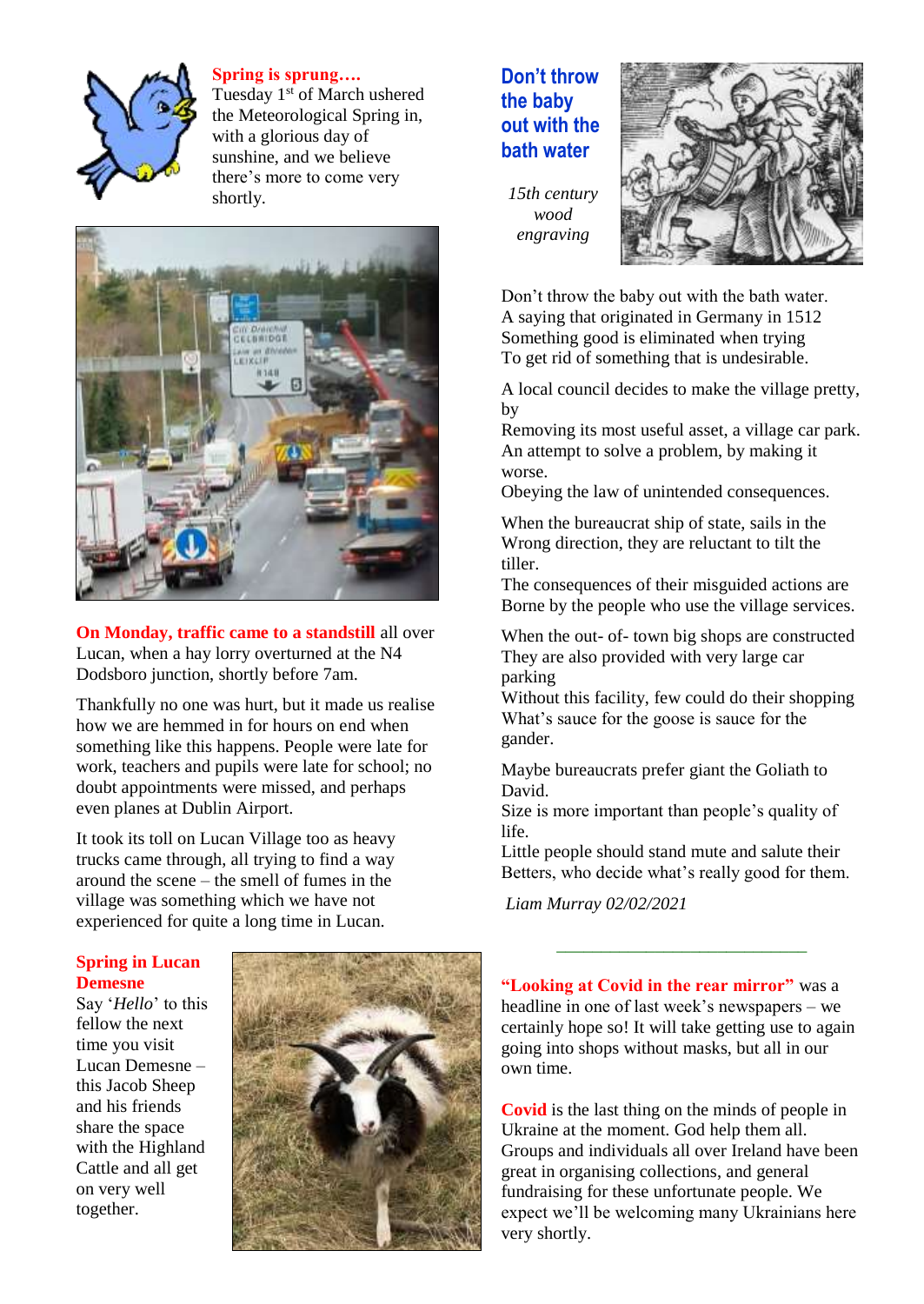

# **CHOOL NEWS** e e de la comparabilidad en la comparabilidad en la comparabilidad en la comparabilidad en la comparabilidad e<br>En la comparabilidad en la comparabilidad en la comparabilidad en la comparabilidad en la comparabilidad en la

### **St. Joseph's College**

**School Closure:** A reminder that School will be closed on Monday the  $7<sup>th</sup>$  of March for all students due to a Teacher Junior Cycle Training Day. School will open as normal for all students at 8.37 on Tuesday the 8th of March.

**Well Walk:** This Thursday we will had our Fundraising 5km Wellbeing Walk for all students and staff around Lucan in aid of Joey's Outdoor Classroom and Rosie's Garden. We are all looking forward to having our outdoor space ready for use for all students and staff. Please support our fundraiser this week and help us reach our target of €12,500. Donations can be made through our GoFundMe page and also through students sponsorship cards. A full report of the Wellbeing Walk will be available in next week's Newsletter. Also keep an eye out in the local media outlets for pictures of our Students dressed in various outfits to represent different decades. The Transition Year group also ran a car wash in school for staff to raise some extra funds for this cause and Staff members baked some beautiful cakes and sweet treats and held a Bake sale. A lot of progress has already been made on or outdoor classroom and we are hopeful that it will be in use by the end of this school year. Students can still be sponsored via sponsorship cards up until he  $11<sup>th</sup>$  of March or you can donate to our cause by clicking on the Go-Fund me link below. <https://gofund.me/ba72c006>

'Boycotts are an effective tool for social change'. Well done to the group on an excellent performance and to Mr. Smyth for his guidance we eagerly await the result.

**Sport:** Well done to our Senior Soccer team who had a comprehensive win in their League match against Kishoge Community College on Monday. The girls showed great skill, determination and team work to overcome their tough opponents. They now move into the next round of the league competition.

**Transition Year:** This week was a busy week for some of our TY students with different groups taking part in various activities. On Tuesday 22 students in TY took part in a two-day Song writing / Video making Workshop, this was the first day of the workshop and the students thoroughly enjoyed it and are looking forward to the second day which will take place next Tuesday.

On Thursday our first group of TY students took part in a Noise and Music Generation Workshop, this is one of 5 dates that the Noise and Music group will do in our school over the next few weeks which will give all TY students the opportunity to take part in this creative workshop.

Many students this week took the opportunity to take part in the RCSI Transition Year MiniMed programme which offers transition year students the opportunity to experience what it is like to train and work as a healthcare professional. All sections of the programme are carried out by leading professionals in their respective areas with a wide variety of topics – including general practice, heart surgery, pathology, paediatrics, forensic medicine, transplants, obstetrics and gynaecology, pharmacy and physiotherapy being

covered during the programme.

On Friday our TY groups enjoyed subject option talks which were hosted via zoom, these subject option talks are invaluable in aiding the students choose the subjects they wish to study in Senior Cycle. The talks guide the students through the course structures of various courses at Senior cycle as well as giving key information in relation new subjects. Thank you to all the teachers who presented excellently in relation to their own subject and answered any questions or queries the students had in relation to

their subjects.

**Concern Debaters:** Our Senior Concern Debating Team were in action this week in the All- Ireland Knockout stages of the competition. The Motion that they were opposing was

**School Website:** [https://stjosephslucan.com](https://stjosephslucan.com/) **Follow us on Twitter:** @STJosephs3

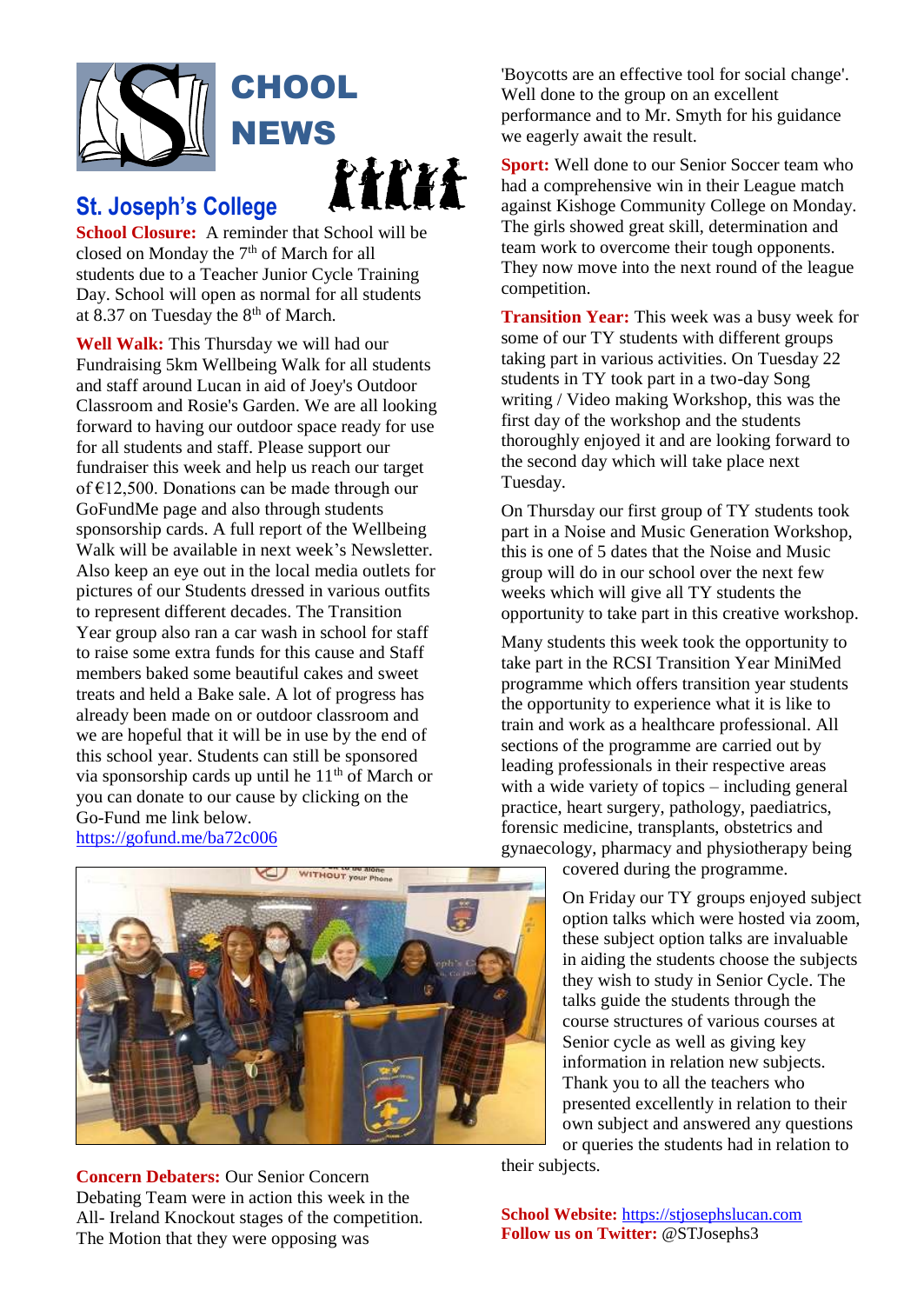### **Coláiste Phádraig CBS**

**School news:** Our students returned to a somewhat different school environment on Monday after the February mid-term break. In line with the latest Government advice regarding public health regulations, masks are no longer mandatory in schools and the physical distancing restrictions, in place in schools since September 2020, have been removed. This meant that our students could finally eat together without masks or social distancing in the new school canteen and socialise with their friends without any restrictions. The students revelled in their newfound freedoms and they were particularly delighted to be finally allowed to play football during their lunch breaks, which are no longer staggered, and use the gym during senior games. Group and pair work, such integral components of the new Junior Cycle Specifications especially, have made a welcome return to classrooms while numerous class trips are back on the agenda in the months ahead. The removal of masks meant that the 1<sup>st</sup> and 2<sup>nd</sup> yr students saw their teachers' faces in the classroom for the  $1<sup>st</sup>$  time and vice versa so this was quite an interesting experience for all concerned! Some students and staff chose to continue to wear mask during the day, primarily out of concern for any vulnerable members of the school community in some cases vulnerable members of families. Everyone was able to make up their own mind without any pressure or fear of judgement anyway. Hand washing, respiratory hygiene and ventilation measures will remain in place in the school for the foreseeable future at least.

**Hurling:** The Leinster Colleges Senior Hurling "A" Final took place in Nowlan Park, Kilkenny before the Mid-Term Break. Two of our  $5<sup>th</sup>$  yrs, Liam Garrigan and Joseph Dunne, played on the Dublin Schools South team that were beaten by a very strong Good Counsel, New Ross (Wexford) team on a score-line of 1-23 to 0-14 points so hard luck to the team.

**Business:** The 2<sup>nd</sup> yr students started their Business CBAs at the start of February. Their project title was "*Hypothetically bring a new product to the market*". The students had to come with a new idea then design it along with a logo, brand and packaging. They sent out a survey to all of their fellow 2nd yrs about their product and used the information they have covered over the past two years in Business class and applied it to their products. The students then applied their entrepreneurial skills and came up with some great ideas that greatly impressed their business teachers.

**Transition Year:** An online information evening was held on Tuesday 1<sup>st</sup> March for parents/guardians of students interested in doing TY next year. The event was extremely well attended and very informative for the parents. TY co-ordinator Mr. Dunne provided details on the entire TY Programme that the school offers and gave an excellent presentation on the type of activities and modules involved and outlined how work experience operates.

Principal Mr. Brady and Ms. Hunt spoke of the enormous benefits of doing TY, such as building confidence, developing social skills, encouraging new hobbies and interests, making new friends, forming better relationships with teachers, encountering more varied teaching methodologies, developing organisational and team-work skills, sampling different subjects (which helps with subject choice in  $5<sup>th</sup>$  yr) and learning about possible career opportunities in the world of work.

Ñ,

There are 60 paces available for Transition Year in 2022/2023 and application forms were given out to 3rd yrs on Wednesday. These must be submitted into the school office by Friday 11<sup>th</sup> March.

**Soccer:** Our 1<sup>st</sup> yr soccer team played Moyle Park in a friendly just before the mid-term break. It was an opportunity to give the squad a run-out. The match was 60mins long, with three periods of 20mins to allow for numerous substitutions for both sides.



Lucan performed extremely well in the 1<sup>st</sup> period and defended superbly against Moyle Park's strongest 11. Although they were under pressure for the majority of the 20mins, they restricted their opponents to a few long range efforts that Senan Farrell in the Lucan goal was able to save comfortably. Eoghan Burke was the stand-out performer at right back as he handled their speedy, skilful winger superbly throughout with some great tackling.

The second period saw a raft of changes for both sides and Moyle Park grabbed two quick-fire goals to establish a 2-0 lead. The  $3<sup>rd</sup>$  period was competitive and well balanced with Brian Whelan going closest to scoring for Lucan but for a fine challenge by the opposition goalkeeper. Overall, it was a spirited and hard-working display from an inexperienced team and the match will be of great benefit in the weeks ahead as Lucan prepare for important Dublin League and Leinster Shield games.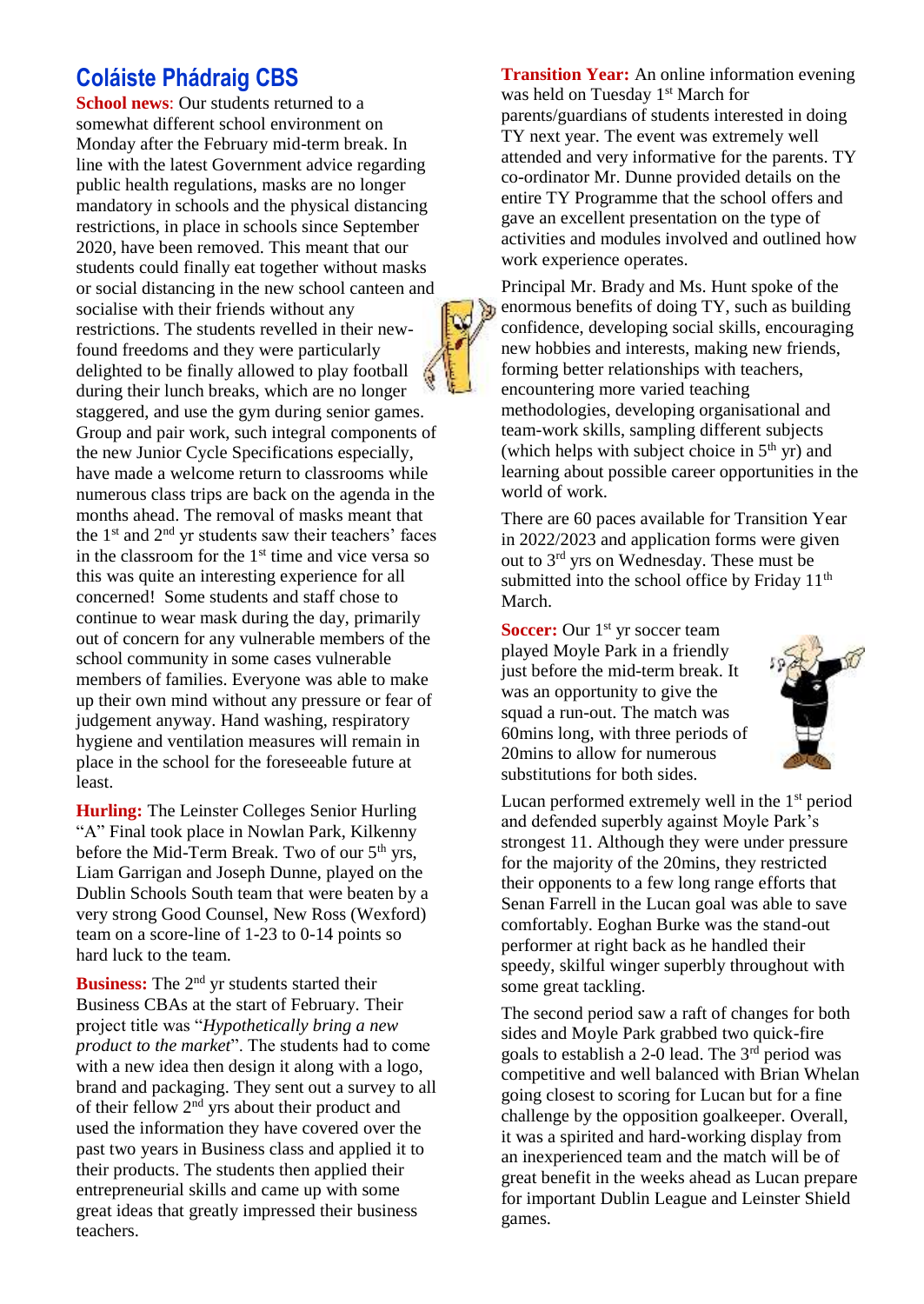### **Palmerstown Camera Club**



Palmerstown Camera Club holds a weekly meeting online at present, every Wed from 8 pm to 10 pm. People interested in joining the club or even

attending one or two meetings FREE of charge to see how their photography could benefit from being a member can do so by contacting secpcc@mail.com.

Last week in the camera club we had David Sadler from Dundee and his talk was on his different styles of photography. Great night and a fantastic talk very informative and thought-provoking.

A few weeks back we had our judging night for our monthly competition and this month's theme was Architecture. There was a fascinating and wide range of images on view for that evening.

Below are two of the winning images from the evening, Philip Devereux won advanced mono and also the image of the month for his titled image "Palace of Arts Valencia",



And Terry Healy won with his image of a Sunset at Collinstown Airport in the novice colour competition.



Congratulations to both and thanks for sharing these great images.

### **COMMUNITY CONNECT DRIVE & DROP**

\_\_\_\_\_\_\_\_\_\_\_\_\_\_\_\_\_\_\_\_\_\_\_\_\_\_\_



**Donate to Help Families in Need**

**Saturday March 26th 1pm-3pm St. Mary's Church Car Park**

Help us to gather much-needed essential items for mothers and babies around the country, by donating – just pick up a few extra items in your weekly shop. Every donation will go directly to a family in need.

#### **New Items Only:**

Nappies – size 1to 6, Baby wipes, Nappy Sacks Baby Wash/Shampoo, Nappy Cream, Baby Sponges, Baby Cotton Wool Packs of babygros and vests (newborn to 6 months)

Packs of baby hooded towels, Baby blankets, Packs of baby bibs, Baby bottles

Hospital bag items - dark towels, maternity nightdresses, slippers, toilet bags, sanitary towels, breast pads, nipple cream, new packs of dark underwear

Unopened Gift Items for Mothers: hand cream, lip balm, body lotion, body wash, fluffy socks/slippers, etc. (no candles or glass items please)

#### *Financial donations accepted in an envelope*

For more information see: <http://communityconnect.ie/driveanddrop/>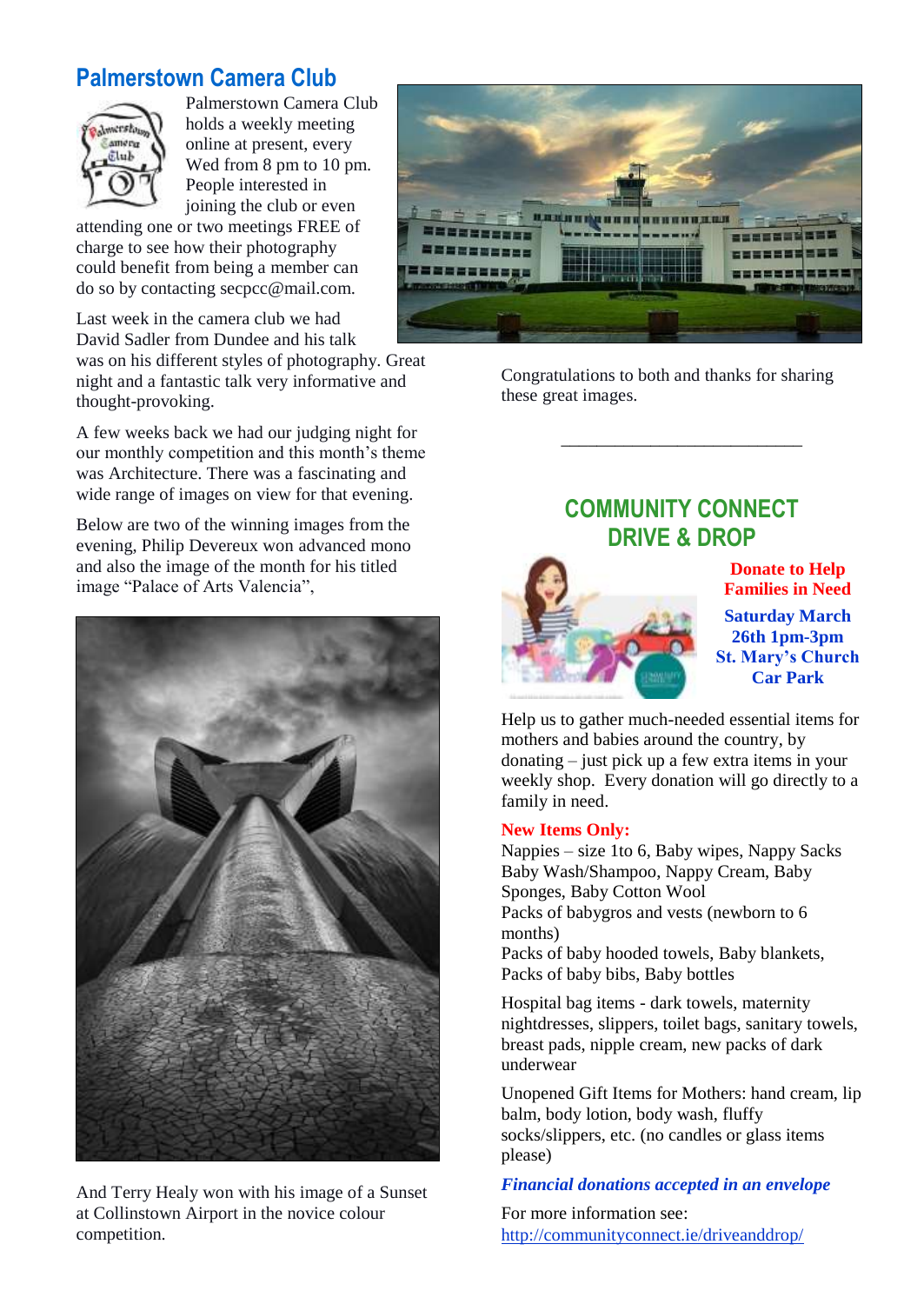# *Political Notes*

#### **Emer Higgins - TD**

78 The Orchard, Lucan. [01 401 3416.](tel:014013416) **Emer.higgins@oireachtas.ie**

#### **Lucan Schools Update:**

Delivery of additional post-primary school places for the Lucan area is a top priority.

#### **St Joseph's College:**

The major building project was authorised to proceed to tender stage in October 2021. This process is underway and the project is expected to commence on site in Quarter 2 of 2022.

#### **Griffeen Community College:**

An application for planning permission for a 1,000 pupil post-primary school building, including 4 classroom Special Educational Needs Unit, was submitted to South Dublin Co Co in June 2021. Planning was approved on 24th February 2022. The next step to progress this project is the preparation of tender documentation.

#### **Lucan Community College:**

The pre-qualification process, to select a shortlist of candidates to whom the project will be tendered, is completed. The Design Team are preparing an application for renewal of planning permission.

#### **Liona O'Toole – Independent**

#### 087-2795274**. [lotoole@cllrs.sdublincoco.ie](mailto:lotoole@cllrs.sdublincoco.ie) [www.lotoole.com](http://www.lotoole.com/)**

#### **Emergency diversion routes:**

Traffic in Lucan and surrounding areas this week came to a standstill and car journeys were held up for hours following a serious incident on the N4. Thankfully no one involved was seriously injured, and that they have a speedy recovery. I will be raising traffic management plans with council management in particular "emergency diversion routes" similar to the one implemented for the M50

#### **Improved crossing:**

Following representations I have made re improved crossings I can confirm that the remaining civil and electrical works to enable the pedestrian crossing at Griffeen Avenue to be switched on are due for completion on Thursday 3rd March. Once completed the lights will then go live.

#### **National Spring Clean:**

Registration for National Spring Clean 2022 is now open. To order your clean up kit register online at: https://nationalspringclean.org . register early to get the kits.

### **Lucan Library**

**Sean Nós Singing for Kids** Déardoin 10ú Márta / Thursday



10<sup>th</sup> March at 18.30. Booking via lucanlibrarydublin.eventbrite.ie Join Eoin P Ó Murchú for an Irish language singing workshop for children focusing on the sean nós style.

Suitable for children aged 8-14 years. Celebrating Seachtain na Gaeilge 2022 with Na Gaeil Óga CLG.

#### **Ann Devlin, Irish Republican**

As part of our International Women's Day festivities, Lucan Local History are delighted to present 'Ann Devlin, Irish Republican', an online Zoom talk by Mícheál Ó Doibhilín, (publisher of 'Kilmainham Tales').



This talk will be on Ann Devlin, her dedication to the Republican Cause, her subsequent arrest, torture and release. Mícheál will also discuss her Lucan connections, as she came to the Spa in Lucan when imprisoned, to take the waters for her health.

Don't miss this fascinating talk, on **Thursday 10th March at 7pm** via Eventbrite at lucanlibrarydublin.eventbrite.ie

#### **Coping Strategies for Children with Anxiety Monday 14th March at 7pm**

With Fiona Forman, M.Sc. Applied Positive Psychology.

Book via lucanlibrarydublin.eventbrite.ie Understanding causes of and learning to support children with anxiety.

Online talk for parents by Fiona Forman, M.Sc. Applied Positive Psychology, former teacher, and author of Well-being programmes for primary and secondary schools.

### [\(https://fionaformanwellbeing.com\)](https://fionaformanwellbeing.com/)

Parents who attend will

- 1. Understand the symptoms and causes of anxiety in children
- 2. Learn how to support children with anxiety
- 3. Develop a range of evidence-based coping strategies to help children to manage anxiety.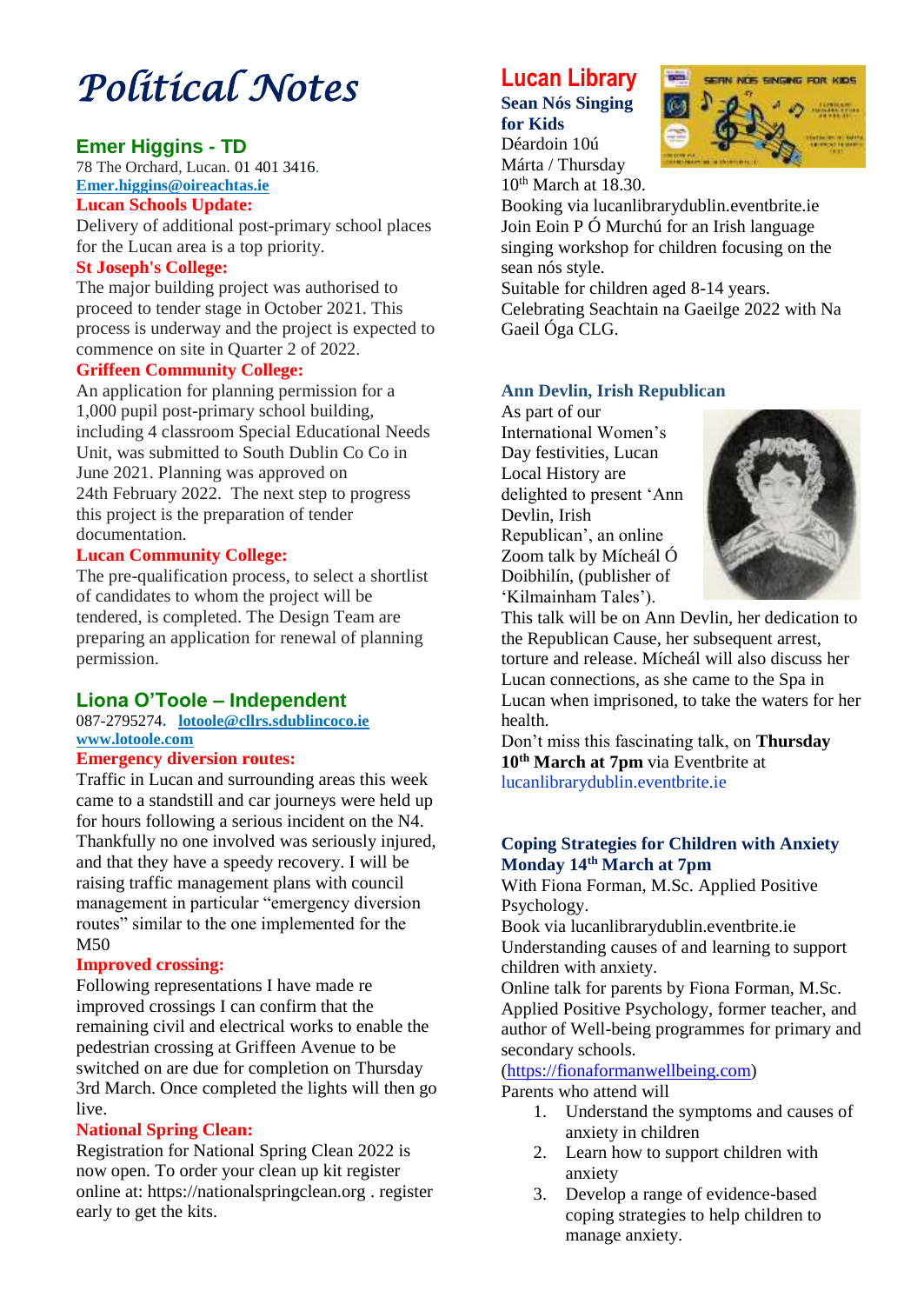

## Cumann na Sáirséalaigh Leamhcáin

**Social News:** The Adult Awards Night featured last Friday, we have so much to cover that it will be the subject of a special news broadcast, so hang tight for all the pictures. Our Chairperson Colm commenced the event with a moments silence for the recently departed Don Dardis in acknowledgement of all the work Don has done for the GAA and Lucan. We would like to acknowledge our special guest Sean Walsh who was elected to the Hall of Fame, Sean also kindly remembered Don with some lovely words about their past.



Thankyou Tim our photographer on the night and Jo and Mike for setting up the lovely spread.

**Team News:** The Senior Hurlers commenced the league with a solid win over St Brigids 3-19 to 3-15 was the final score, hopefully this is the foundation for a strong league campaign.

Dublin Hurlers, Chris and Paul Crummy and John Bellew also had a fantastic win in Thurles. U19A Football travelled to Thomas Davis in the second game of the season, Lucan lost the toss and battled against a strong wind for the first half but still came out on top. When the turnaround came at half time Lucan found a groove and made the advantage count.

**Camogie:** Lucan was well represented again in the Intercounty Camogie Scene, Lucan ladies Emma Flannagan and Ali Twomey beat Offaly in the Senior 1 Camogie Littlewoods league. The Dublin Minors lost to Galway in Adamstown, seven Lucan ladies featured in this young panel, Cliodhna Ní Bhuachalla, Hannah Gibbs, Clara Finn, Sinead Daly, Ashling Behan, Aoibheann Scott, Cara Ware. Chloe O'Connor and Ellen Dunphy were on the Intermediate Panel which beat Carlow.

**Juvenile Section / Coiste na nÓg:** Juvenile fixtures resumed this week with lots of girls and boys happy to return to play.

U13C Girls started their league with a win. It was either very cold or there is a great team spirt as the girls huddled for a photo after the game.





**Oifig na Ghaeilge:** Ar mhaith leat páirt a ghlacadh i Scór na nÓg? An bhfuil tú faoi 17 ar 1/1/2022? An seinneann tú ceol? An canann tú? An déanann tú rince gaelach? Bíonn comórtas ar siúl i CLG Fine Ghalainn

ar an 13ú lá de Mharta ag 3i.n. Má tá suim agat, bí i dteagmhail liom, Michele Uí Bhuachalla, d'Oifigeach Gaeilge [oifigeachgaeilgels@gmail.com](mailto:oifigeachgaeilgels@gmail.com) roimh 6ú lá de Mharta.

#### **Are you interested in participating in Dublin's Scór**

**na nÓg?** Are you under 17 years of age on 1 Jan 2022? Do you play a musical instrument, or sing, or dance? Are you part of a dance or music group? This competition is up and running again, and will take place at 3pm on 13th March in Fingallian's GAA club, swords. You could represent Lucan Sarsfield's for Dublin GAA at the Leinsters and perhaps on to the All-Ireland final.

*Note:* The Scór competitions are conducted through English ach bíonn fáilte roimh an Ghaeilge i gcónaí agus déanann muid gach iarracht an Ghaeilge a chur chun cinn

If interested, contact me, Michele Uí Bhuachalla, your Oifigeach Gaeilge a[t oifigeachgaeilgels@gmail.com](mailto:oifigeachgaeilgels@gmail.com) before 6th March.

**An bhfuil sibh ag taisteal go dtí an cluiche mór peil na mban BÁC -v- Co. na Mí** i bpairc Tailteann ar an 5ú lá de Mhárta? An bhfuil Gaeilge agaibh? Ar mhaith libh bheith ar clár "An Talamh Naofa" ar TG4? Má tá, bí i idteagmhail le Méabh Broderick [mbroderick@belowtheradar.tv](mailto:mbroderick@belowtheradar.tv) .

**Calling all Ladies Football supporters** who are travelling to Pairc Tailteann to watch Dublin play Meath on the 5th of March! TG4 are running a series called "An Talamh Naofa" which focuses on "a day in the life" of a stadium. They're keen to interview any Lucan Sarsfields Supporters with Irish who'll be there on the day! If you're interested, please contact Méabh Broderick [mbroderick@belowtheradar.tv](mailto:mbroderick@belowtheradar.tv) .

**Club Lotto:** Last week's Lotto Prize of €7,400 was not won. The Numbers were **5, 8, 10, 27**.

*Lucky Dip prizes go to Fergus Gordon, Noel Flynn, Joe & Margaret Byrne, Miread Byrne and Patrick O'Loughlin.*

*Next week's Lotto will be for a jackpot of €7,800. The draw is sponsored by Rea McDonald Auctioneers and will be led by Josephine Donohue.*

*Tá €7,800 sa phota óir don tseachtain seo chugainn agus is é urraitheoir na seachtaine:*

*Beidh sé beo ón Na Sárséalaigh Leamhcáin, an leathanach Facebook.*

*Déan cinnte go bhfuil d'iontráil curtha isteach agaibh roimh 6 i.n. oíche an chrannchuir, chun í a chur san áireamh sa chrannchur na seachtaine sin.*

The draw will be held on Thursday 3<sup>rd</sup> March, at 9pm and is streamed from Lucan Sarsfields Clubhouse, on our Facebook page.

Make sure your entry is submitted before 6pm on the evening of the draw to be included in that week's draw. *Is féidir libh ticéadaí a cheannacht ar líne leis an nasc seo:*

Tickets can be purchased online at the following link: <http://bit.ly/LucanSarsfieldsClubLotto,>

*Go raibh míle maith agaibh as ucht tacú le Na Sárséalaigh Leamhcáin*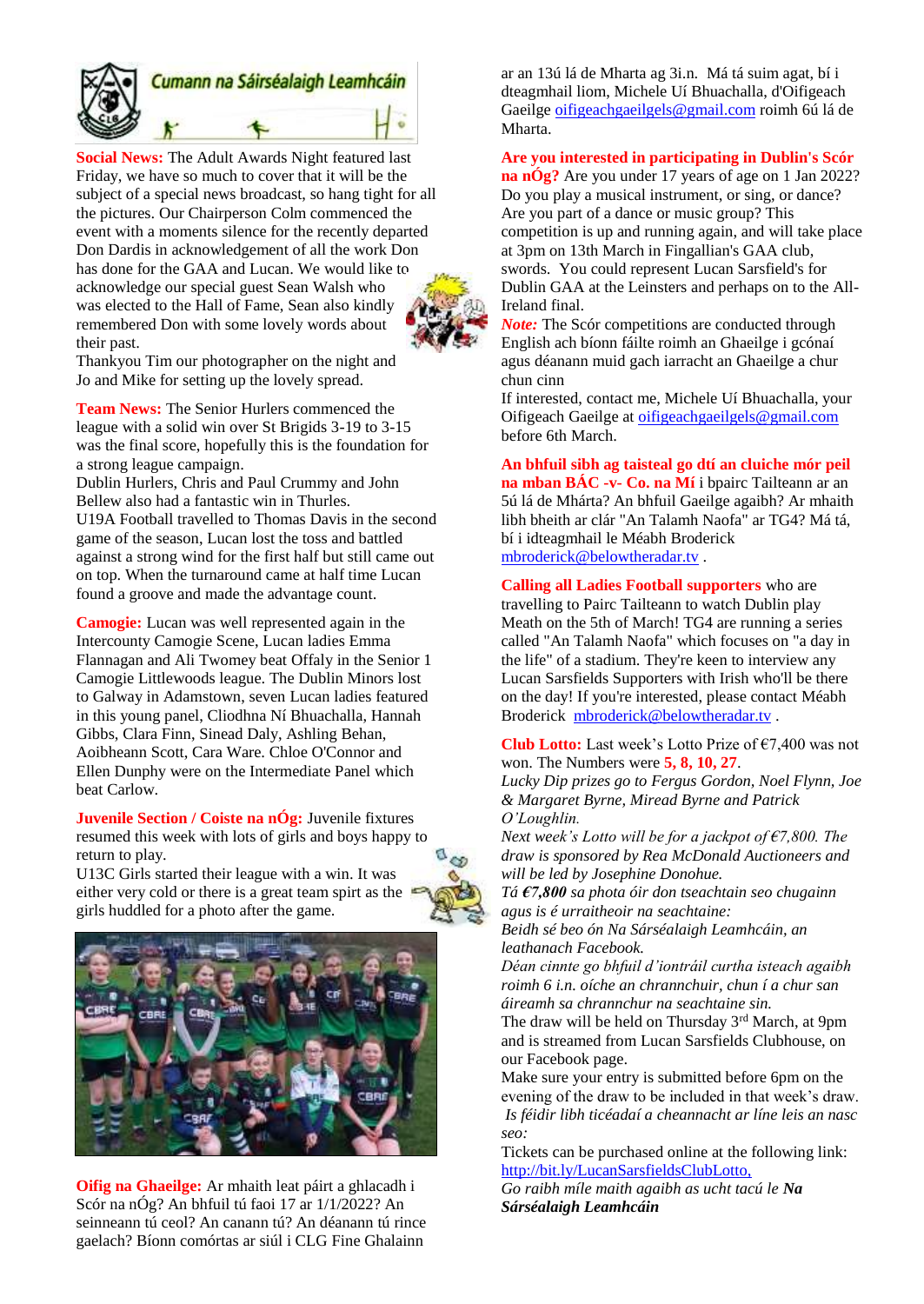

### **LUCAN HARRIERS A.C.**

This week we only have one story from Lucan Harriers, it's the exploits of three of our athletes at the European Masters Indoor Championships.

What a fantastic week for three of our Athletes, Carol Kearney, Anette Durkan and Leanne Wellings, representing Ireland and wearing the green vest at the Masters (O35) European Indoor Athletics championships in Braga in Portugal On Wednesday, Carol Kearney ran in the O55 400m final, in a PB/ Irish Record time of 64.89, an amazing three secs off her own Irish record. A time which she only set a few weeks previously. She is truly in a league of her own when it comes to the track.

For all her hard work and dedication Carol got a richly deserved European

Silver Medal. Not something too many people can boast.

That is only half the story, Carol also ran the 200m final on Sat afternoon, after coming through her semi-final with a PB and Irish Record time of 29.2, these are incredible achievements. In this final she claimed her  $2<sup>nd</sup>$  medal of the week, a 200m bronze. Well done Carol all of us at Lucan Harriers are super proud of you.

On Friday evening we also had Anette in the O45 200m semi-final, after achieving a PB of 28.44 in her heat. She missed a place in the final by just one place. An incredible achievement, nonetheless. Earlier in the week, Annette just missed a European 60m final finishing  $9<sup>th</sup>$  with a PB of 8.63. The top eight qualified for the final, well-done Annette again another fantastic achievement. Also, in the same category and distance we had Leanne in her debut European championship, finishing in a very respectable 13th in the 60m. Leanne's preparation had unfortunately been hampered with injury in recent weeks. An incredible run by both ladies. More good news from Braga on Sunday afternoon as the week wrapped up with the all the relays and show how athletes can work as a team. Gold for the Irish W50 team. 4\*200m featuring Carol in the  $2<sup>nd</sup>$  leg. She has completed a nice collection of medals over the week, Gold, Silver and Bronze.

Even more good news came through shortly after. Another Irish Team won gold in the W45 with Lucan Harriers as part of the team, Annette and Leanne. This was Annette's 2nd European Championships in a row to medal and Leanne on her maiden European championships. We are all delighted and so proud of you Congratulations to all our Lucan Harriers Athletes and to all their Irish teammates on a super week of racing. As a club and as a sport we are all very proud of your achievements.



*Ladies O45 Gold Medal Winners Mary Scanlon Blackrock AC Annette Durkan Lucan Harriers Leanne Wellings Lucan Harriers Margaret o Connor Enniscorthy AC*



*Ladies O50 Gold Medal Winners Dara Carr LSA Donabate Portrane Moira Groome Trim AC Carol Kearney Lucan Harriers Linda Nally Galway City Harriers*

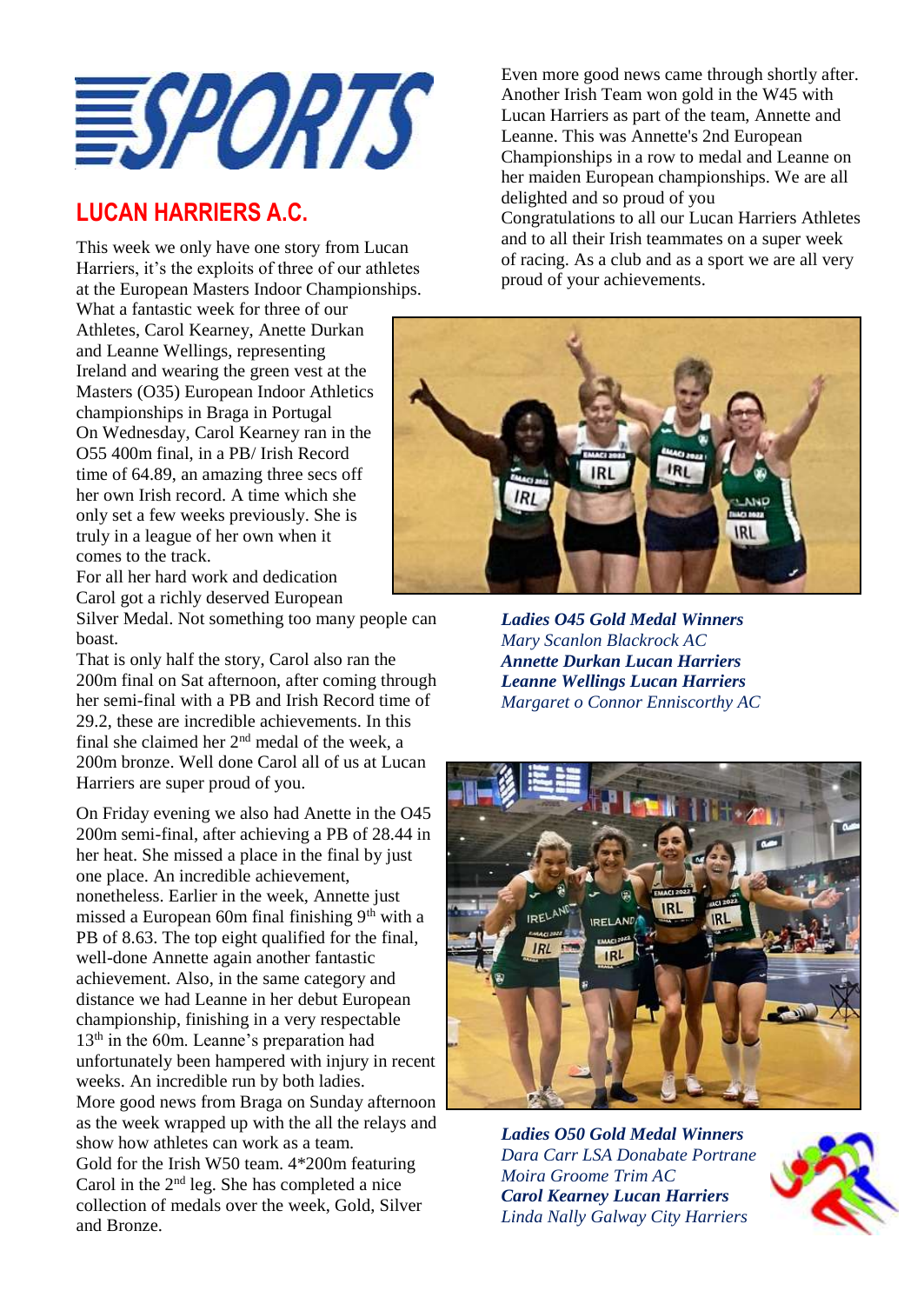#### **LUCAN PITCH & PUTT CLUB Winter League Final**

**Barbarians:** (Barry Gorey, Barbara Furlong, Tommy Coogan & Dora Keane Versus **Onwards and Upwards:** (Gerry Ward, Kevin Ward, John Murphy & Martina Tierney. Well we had the climax of the Winter League last Sunday and what a final it turned out to be - the Barbarians were taking on Onwards and Upwards. The foursomes were shared  $-2$  points to each team and then the excitement really began. Following the four singles matches the teams were tied at 6 points each. Each team nominated their player to play a nine-hole playoff. So it was down to Barbara Furlong for the Barbarians and Gerry Ward for Onwards and Upwards. Both players had chances to win over the nine holes but would you believe it - they finished all square. So now we are down to sudden death and that went to the second tie hole where Gerry Ward for Onwards and Upwards secured the win. For sheer enjoyment alone there was no looser – thank you to both teams for the sporting manner the game was played in and for the entertainment you gave us - the spectators – we did not want it to end.

Thank you to the competition committee for the efficient way you ran this competition and in particular thank you to the competition secretary Noel Ryan for all his time and efforts over the weeks to ensure the smooth running of same. In thanking people we must not forget our IT man – Dave Hayden 11 for his amazing work on the website and for coming up with team names and logos for each of the 16 teams who played in the Winter League. We as a club are so fortunate to have the caliber of Dave Hayden 11 to both look after our website and keep it updated Our final thank you must go to our Sponsor – Halpenny Golf for their continuing sponsorship of this competition - we very much appreciate it.

**Membership Fees:** Membership Fees are now due and can be paid on line or at the clubhouse on a Tuesday morning or contact the Club Registrar – Martin Walsh.

**New Members Welcome – Adults and** 

**Juveniles:** Our Club is now open for membership. If you would like to join our Club please contact the Secretary in writing and we will be in touch with the relevant details by return. You can join as a family or individual or indeed you are more than welcome to call into the Club House and ask for any committee member who will be only too willing to discuss your enquiry – best time to call is at the weekend or contact us at [info@lucanpitchandputt.com](mailto:info@lucanpitchandputt.com)



**Date to Remember:** Thursday 17th March – Captains' Drive In**.** The timesheet is now available to put you name down for the drive in on 17th March.



### Seachtain na Gaeilge With Na Gaeil Oga

It is Seachtain na Gaeilge every week for Na Gaeil Óga, but this year we are putting in a huge

effort to open the door to Irish to the Lucan community with our plans for SnaG.

We have the largest community of daily Irish language speakers on our doorstep in Lucan. Be proud and join us in this celebration  $\mathcal{D}$ We are looking forward to great events with Tidy Towns Lucan, Lucan Cricket Club, and many more community groups.

*Saturday 5th March:* **Ciorcal Comhrá**, Gaelscoil Naomh Pádraig, Céilí Dance at Acadamh Gael Óga at 10.30am and 11.30am.

*Sunday 6th March:* **Grupa Tuistí is Leanaí** – Trip to the Play Park in St. Catherine's Park at 10am. *Wednesday 9th March:* **Historic Walk** through Irish in Lucan at 9.10am with Liam Ryan.

*Thursday 10th March:* **Irish Language Singing Workshop** for children, from 6.30pm to 7.30pm, in Lucan Library with Eoin P. Ó Murchú.

*Friday 11th March:* **Pop up Gaeltacht** at 8pm in The Penny Hill, Lucan. Díoncúrsa Gaeilge in Áras Chrónáin, 7-9pm.

*Saturday 12th March:* **Díoncúrsa Gaeilge** in Áras Chrónáin, 10am – 4pm.

**Litter Picking Walk** with Lucan Tidy Towns 10am. *Sunday 13th March:* **Rith Pairce na n-Óg**, Griffeen Park in partnership with Junior Parkrun, Griffeen Park at 9.30am.

**Traditional Music Session** through Irish at 4pm, in Courtneys in Lucan.

*Tuesday 15th March*: **Cultural Exchange** with NGÓ boys and South Dublin Mactab.

*Wednesday 16th March*: **Irish Language Walk** in Griffeen Park at 9.10am.

*Thursday 17th March*: **Lucan St. Patrick's Day Parade** and club gathering in Gaelscoil Naomh Pádraig afterwards.

**If you would like further information** on any event, contact Conán on [pobal@nagaeloga.ie](mailto:pobal@nagaeloga.ie) or +447514033624.